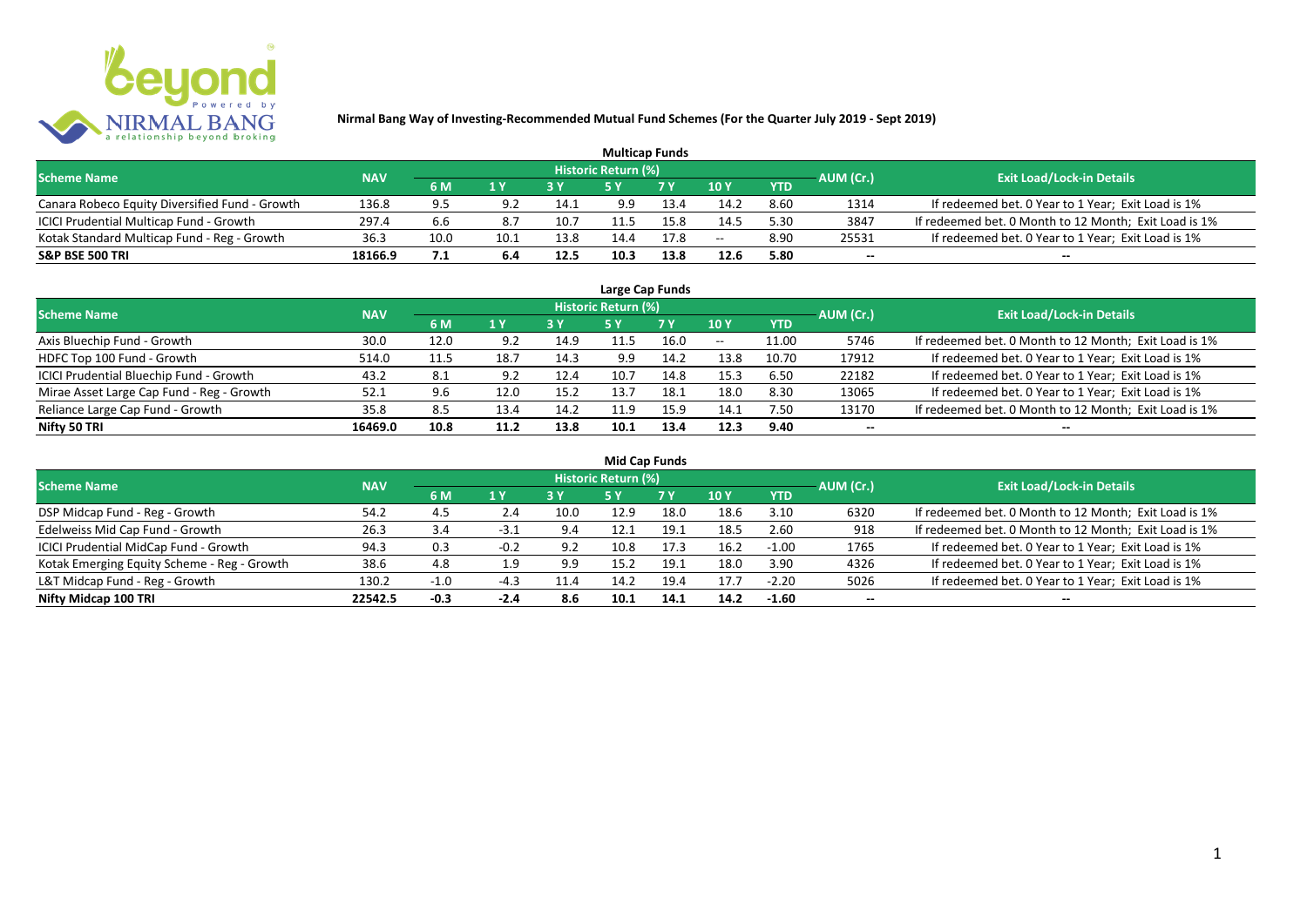

| Large & Midcap                                   |            |     |                |      |                            |      |      |            |           |                                                    |  |  |  |
|--------------------------------------------------|------------|-----|----------------|------|----------------------------|------|------|------------|-----------|----------------------------------------------------|--|--|--|
| <b>Scheme Name</b>                               | <b>NAV</b> |     |                |      | <b>Historic Return (%)</b> |      |      |            | AUM (Cr.) | <b>Exit Load/Lock-in Details</b>                   |  |  |  |
|                                                  |            | 6 M | 1 <sub>N</sub> |      |                            | 7 V  | 10Y  | <b>YTD</b> |           |                                                    |  |  |  |
| Canara Robeco Emerging Equities - Growth         | 93.9       | 6.4 |                | 13.4 | 15.9                       | 21.6 | 21.5 | 5.50       | 4929      | If redeemed bet. 0 Year to 1 Year; Exit Load is 1% |  |  |  |
| Invesco India Growth Opportunities Fund - Growth | 34.2       |     |                | 13.2 | 12.3                       | 15.1 | 14.5 | 4.40       | 1434      | If redeemed bet. 0 Year to 1 Year; Exit Load is 1% |  |  |  |
| NIFTY Large Midcap 250 TRI                       | 7238.4     | 4.8 | 4.0            | 12.4 | 11.4                       | 15.5 | 14.0 | 3.50       | $- -$     | $- -$                                              |  |  |  |

| <b>Focused Funds</b>             |            |     |      |      |                     |      |       |            |           |                                                       |  |  |  |
|----------------------------------|------------|-----|------|------|---------------------|------|-------|------------|-----------|-------------------------------------------------------|--|--|--|
| <b>Scheme Name</b>               | <b>NAV</b> |     |      |      | Historic Return (%) |      |       |            | AUM (Cr.) | <b>Exit Load/Lock-in Details</b>                      |  |  |  |
|                                  |            | 6 M | 1 V  |      | cν                  | 7 V  | 10 Y  | <b>YTD</b> |           |                                                       |  |  |  |
| Axis Focused 25 Fund - Growth    | 28.6       | 8.4 |      | 15.  | 13.7                | 15.9 | $- -$ | 6.50       | 7978      | If redeemed bet. 0 Month to 12 Month; Exit Load is 1% |  |  |  |
| SBI Focused Equity Fund - Growth | 145.9      |     | 10.0 | 13.8 | 13.9                | 17.0 | 19.7  | 10.40      | 4634      | If redeemed bet. 0 Year to 1 Year; Exit Load is 1%    |  |  |  |
| <b>S&amp;P BSE 500</b>           | 15292.0    | 6.5 |      | 11.1 | 8.9                 | 12.3 | 11.1  | 5.20       | $- -$     | $- -$                                                 |  |  |  |

|                                                |            |        |                         |                     | <b>Small Cap Funds</b> |                                                |       |            |                          |                                                    |
|------------------------------------------------|------------|--------|-------------------------|---------------------|------------------------|------------------------------------------------|-------|------------|--------------------------|----------------------------------------------------|
| <b>Scheme Name</b>                             | <b>NAV</b> |        |                         | Historic Return (%) |                        |                                                |       |            | AUM (Cr.)                | <b>Exit Load/Lock-in Details</b>                   |
|                                                |            | 6 M    | $\mathbf{1} \mathbf{V}$ |                     |                        | 7 V                                            | 10Y   | <b>YTD</b> |                          |                                                    |
| Franklin India Smaller Companies Fund - Growth | 52.7       |        | -6.6                    | 6.0                 | 12.6                   | 20.8                                           | 19.2  | 0.40       | 7577                     | If redeemed bet. 0 Year to 1 Year; Exit Load is 1% |
| HDFC Small Cap Fund - Growth                   | 42.1       |        | -4.5                    | 13.9                | 14.3                   | 17.4                                           | 16.2  | $-1.10$    | 8427                     | If redeemed bet. 0 Year to 1 Year; Exit Load is 1% |
| L&T Emerging Businesses Fund - Reg - Growth    | 23.6       | -3.U   | -7.5                    | 12.8                | 14.1                   | $\hspace{0.1mm}-\hspace{0.1mm}-\hspace{0.1mm}$ | $- -$ | $-4.80$    | 6079                     | If redeemed bet. 0 Year to 1 Year; Exit Load is 1% |
| Nifty Smallcap 100 TRI                         | 7551.1     | $-2.6$ | $-12.6$                 | 2.2                 | 3.4                    | 9.9                                            | 10.4  | $-3.60$    | $\overline{\phantom{a}}$ | --                                                 |

# **ELSS Schemes (Tax Saving u/s 80-C)**

| <b>Scheme Name</b>                            | <b>NAV</b> |     |                         | <b>Historic Return (%)</b> |            |            |               | AUM (Cr.)  | Exit Load/Lock-in Details |       |
|-----------------------------------------------|------------|-----|-------------------------|----------------------------|------------|------------|---------------|------------|---------------------------|-------|
|                                               |            | 6 M | $\mathbf{1} \mathbf{V}$ |                            | <b>5 Y</b> | <b>7 Y</b> | 10Y           | <b>YTD</b> |                           |       |
| Aditya Birla Sun Life Tax Relief 96 - Growth  | 30.8       |     | -1.5                    | 10.7                       | 12.9       | 17.1       | 14.4          | $-0.40$    | 8913                      | Nil   |
| Axis Long Term Equity Fund - Growth           | 46.0       | 8.8 |                         | 13.5                       | 14.0       | 19.7       | $\sim$ $\sim$ | 7.30       | 19817                     | Nil   |
| IDFC Tax Advantage (ELSS) Fund - Reg - Growth | 56.6       | 6.9 |                         | 12.6                       | 12.2       | 16.8       | 15.9          | 5.00       | 2063                      | Nil   |
| Invesco India Tax Plan - Growth               | 51.3       | 5.9 | 3.5                     | 12.0                       | 12.4       | 16.7       | 16.4          | 4.70       | 870                       | Nil   |
| Mirae Asset Tax Saver Fund - Reg - Growth     | 18.0       | 9.3 | 12.1                    | 18.4                       | $- -$      | $- -$      | $- -$         | 8.00       | 2112                      | Nil   |
| <b>S&amp;P BSE 200 TRI</b>                    | 5867.4     | 7.9 | 8.1                     | 13.0                       | 10.5       | 14.0       | 12.7          | 6.60       | $- -$                     | $- -$ |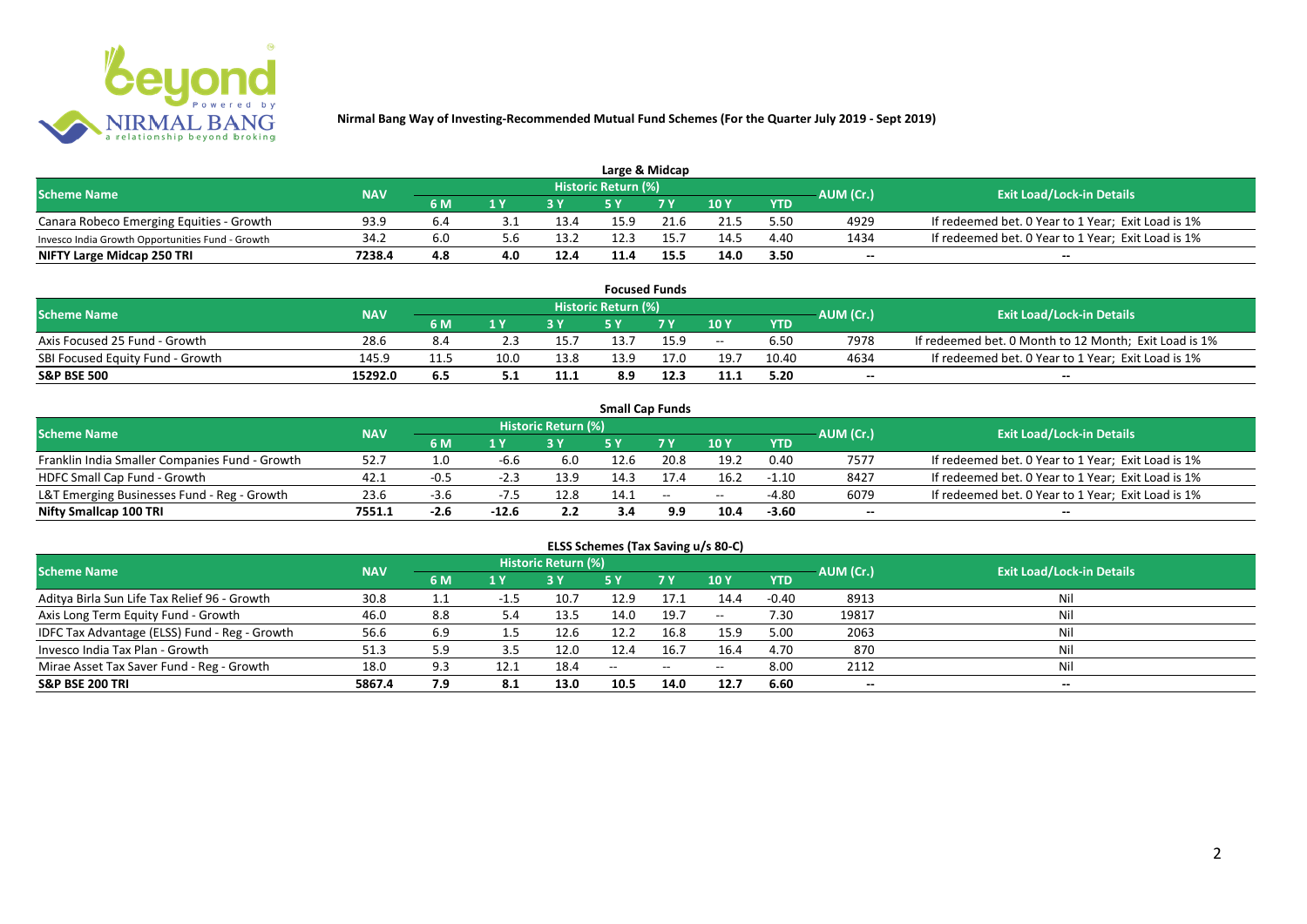

| <b>Contra/Value Fund</b>                  |            |     |     |                     |      |      |        |            |           |                                                    |  |  |  |
|-------------------------------------------|------------|-----|-----|---------------------|------|------|--------|------------|-----------|----------------------------------------------------|--|--|--|
| <b>Scheme Name</b>                        | <b>NAV</b> |     |     | Historic Return (%) |      |      |        |            | AUM (Cr.) | <b>Exit Load/Lock-in Details</b>                   |  |  |  |
|                                           |            | 6 M | 1 Y |                     |      | 7Y   | $-10Y$ | <b>YTD</b> |           |                                                    |  |  |  |
| Kotak India EQ Contra Fund - Reg - Growth | 53.2       | 8.0 | 6.6 | 14.4                | 10.8 | 14.1 | 13.6   | 6.30       | 853       | If redeemed bet. 0 Year to 1 Year; Exit Load is 1% |  |  |  |
| Invesco India Contra Fund - Growth        | 47.8       | 4.9 | 4.6 | 14.0                | 13.5 | 7.h  | 16.0   | 3.30       | 3929      | If redeemed bet. 0 Year to 1 Year; Exit Load is 1% |  |  |  |
| UTI Value Opportunities Fund - Growth     | 61.1       | 5.9 | 2.9 | 8.8                 | '.2  |      | 12.6   | 4.60       | 4571      | If redeemed bet. 0 Year to 1 Year; Exit Load is 1% |  |  |  |
| <b>S&amp;P BSE 500 TRI</b>                | 18166.9    | 7.1 | 6.4 | 12.5                | 10.3 | 13.8 | 12.6   | 5.80       | $-$       | $- -$                                              |  |  |  |

| Sector/Thematic                                                           |            |        |        |                            |      |           |                          |            |                          |                                                    |  |  |  |
|---------------------------------------------------------------------------|------------|--------|--------|----------------------------|------|-----------|--------------------------|------------|--------------------------|----------------------------------------------------|--|--|--|
| <b>Scheme Name</b>                                                        | <b>NAV</b> |        |        | <b>Historic Return (%)</b> |      |           |                          |            | AUM (Cr.)                | <b>Exit Load/Lock-in Details</b>                   |  |  |  |
|                                                                           |            | 6 M    | 1 Y    | <b>3 Y</b>                 | 5Y   | <b>7Y</b> | 10Y                      | <b>YTD</b> |                          |                                                    |  |  |  |
| Canara Robeco Consumer Trends Fund - Reg - Growth                         | 39.6       | 6.5    | 6.3    | 13.9                       | 14.2 | 16.5      | $- -$                    | 5.30       | 337                      | If redeemed bet. 0 Year to 1 Year; Exit Load is 1% |  |  |  |
| Mirae Asset Great Consumer Fund - Growth                                  | 34.5       | 2.1    | 4.2    | 15.5                       | 13.7 | 17.3      | $\overline{\phantom{a}}$ | 0.70       | 777                      | If redeemed bet. 0 Year to 1 Year; Exit Load is 1% |  |  |  |
| ICICI Prudential Technology Fund - Growth                                 | 57.5       | 3.0    | 5.0    | 11.3                       | 11.5 | 17.1      | 20.3                     | 1.40       | 456                      | If redeemed bet. 0 Day to 15 Day; Exit Load is 1%  |  |  |  |
| Reliance Pharma Fund - Growth                                             | 140.1      | $-5.4$ | $-3.1$ | 0.8                        | 7.0  | 13.0      | 18.6                     | $-6.30$    | 2492                     | If redeemed bet. 0 Year to 1 Year; Exit Load is 1% |  |  |  |
| ICICI Prudential Banking and Financial Services Fund -<br>Retail - Growth | 69.3       | 13.6   | 20.5   | 19.2                       | 17.2 | 21.1      | 19.8                     | 13.90      | 3299                     | If redeemed bet. 0 Day to 15 Day; Exit Load is 1%  |  |  |  |
| Reliance Banking Fund - Growth                                            | 301.5      | 13.7   | 15.6   | 18.7                       | 14.6 | 17.3      | 18.0                     | 13.80      | 3203                     | If redeemed bet. 0 Year to 1 Year; Exit Load is 1% |  |  |  |
| <b>S&amp;P BSE 500 TRI</b>                                                | 18166.9    | 7.1    | 6.4    | 12.5                       | 10.3 | 13.8      | 12.6                     | 5.80       | $\overline{\phantom{a}}$ | $- -$                                              |  |  |  |

| <b>Dynamic Asset Allocation Funds</b>            |            |     |      |                            |               |               |       |            |                          |                                                         |  |  |  |
|--------------------------------------------------|------------|-----|------|----------------------------|---------------|---------------|-------|------------|--------------------------|---------------------------------------------------------|--|--|--|
| <b>Scheme Name</b>                               | <b>NAV</b> |     |      | <b>Historic Return (%)</b> |               |               |       |            | AUM (Cr.)                | <b>Exit Load/Lock-in Details</b>                        |  |  |  |
|                                                  |            | 6 M | 1 Y  | 73 Y.                      | 5 Y           | .7 Y          | 10Y   | <b>YTD</b> |                          |                                                         |  |  |  |
| ICICI Prudential Balanced Advantage Fund - Reg - | 36.2       |     |      |                            |               |               |       |            |                          |                                                         |  |  |  |
| Growth                                           |            | 6.0 | 8.4  | 9.4                        | 9.9           | 13.3          | 13.3  | 5.30       | 29105                    | If redeemed bet. 0 Year to 1 Year; Exit Load is 1%      |  |  |  |
| Invesco India Dynamic Equity Fund - Growth       | 29.4       | 7.4 |      | 10.2                       | 9.5           | 13.4          | 13.0  | 6.60       | 995                      | If redeemed bet. 0 Month to 3 Month; Exit Load is 0.25% |  |  |  |
| Reliance Balanced Advantage Fund - Growth        | 92.5       | 6.6 | 8.8  | 11.3                       | 9.5           | 13.6          | 13.1  | 6.20       | 1876                     | If redeemed bet. 0 Month to 12 Month; Exit Load is 1%   |  |  |  |
| SBI Dynamic Asset Allocation Fund - Reg - Growth | 13.5       | 2.7 | 2.9  | 7.9                        | $\sim$ $\sim$ | $\sim$ $\sim$ | $- -$ | 2.80       | 669                      | If redeemed bet. 0 Month to 12 Month; Exit Load is 1%   |  |  |  |
| NIFTY 50 Hybrid Composite Debt 65:35 Index       | 10170.4    | 9.5 | 11.8 | 11.9                       | 9.9           | 11.9          | 10.6  | 8.50       | $\overline{\phantom{a}}$ | $- -$                                                   |  |  |  |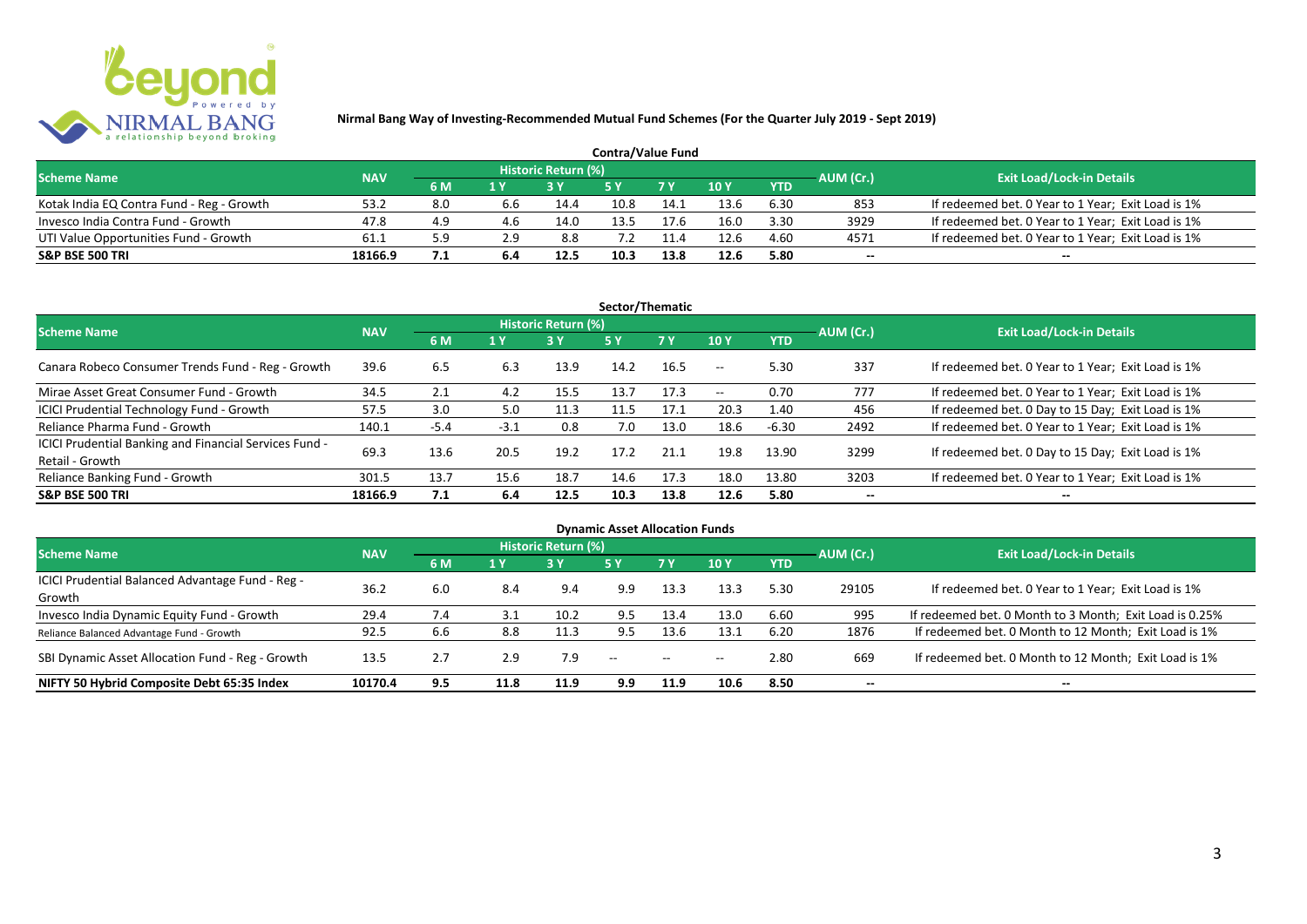

| <b>Hybrid Aggressive</b>                        |            |     |      |                            |                          |      |                          |            |                          |                                                       |  |  |  |
|-------------------------------------------------|------------|-----|------|----------------------------|--------------------------|------|--------------------------|------------|--------------------------|-------------------------------------------------------|--|--|--|
| <b>Scheme Name</b>                              | <b>NAV</b> |     |      | <b>Historic Return (%)</b> |                          |      |                          |            | AUM (Cr.)                | <b>Exit Load/Lock-in Details</b>                      |  |  |  |
|                                                 |            | 6 M | 1 Y  |                            | 5 Y                      | 7 Y  | 10Y                      | <b>YTD</b> |                          |                                                       |  |  |  |
| HDFC Hybrid Equity Fund - Growth                | 55.0       | 7.6 | 9.4  | 9.0                        | 6.4                      | 11.0 | 11.7                     | 7.10       | 22221                    | If redeemed bet. 0 Year to 1 Year; Exit Load is 1%    |  |  |  |
| ICICI Prudential Equity & Debt Fund - Growth    | 136.3      | 7.Z | 10.4 | 11.4                       | 11.4                     | 15.7 | 15.2                     | 6.40       | 26036                    | If redeemed bet. 0 Year to 1 Year; Exit Load is 1%    |  |  |  |
| Mirae Asset Hybrid - Equity Fund - Reg - Growth | 15.1       | 8.8 | 11.8 | 12.9                       | $\overline{\phantom{a}}$ | --   | $\overline{\phantom{a}}$ | 7.70       | 2038                     | If redeemed bet. 0 Year to 1 Year; Exit Load is 1%    |  |  |  |
| SBI Equity Hybrid Fund - Growth                 | 138.4      | 8.6 | 10.6 | 11.1                       | 12.0                     | 16.2 | 13.3                     | 7.90       | 30028                    | If redeemed bet. 0 Month to 12 Month; Exit Load is 1% |  |  |  |
| Canara Robeco Equity Hybrid Fund - Growth       | 161.4      | 7.9 | 8.8  | 11.5                       |                          | 13.9 | 14.0                     | 7.30       | 2316                     | If redeemed bet. 0 Year to 1 Year; Exit Load is 1%    |  |  |  |
| NIFTY 50 Hybrid Composite Debt 65:35 Index      | 10170.4    | 9.5 | 11.8 | 11.9                       | 9.9                      | 11.9 | 10.6                     | 8.50       | $\overline{\phantom{a}}$ | $- -$                                                 |  |  |  |

| <b>Arbitrage Fund</b>                      |            |     |     |                            |     |  |     |      |           |                                                         |  |  |  |
|--------------------------------------------|------------|-----|-----|----------------------------|-----|--|-----|------|-----------|---------------------------------------------------------|--|--|--|
| <b>Scheme Name</b>                         | <b>NAV</b> |     |     | <b>Historic Return (%)</b> |     |  |     |      | AUM (Cr.) | <b>Exit Load/Lock-in Details</b>                        |  |  |  |
|                                            |            | 1 M | 3 M | 6 M                        |     |  | 2 V | YTD  |           |                                                         |  |  |  |
| IDFC Arbitrage Fund - Reg - Growth         | 23.8       |     |     |                            | 6.6 |  |     | 7.00 | 4643      | If redeemed bet. 0 Month to 1 Month; Exit Load is 0.25% |  |  |  |
| Kotak Equity Arbitrage Fund - Reg - Growth | 26.9       |     |     | 6.8                        | 6.6 |  |     | 6.80 | 13360     | If redeemed bet. 0 Day to 30 Day; Exit Load is 0.25%    |  |  |  |
| Reliance Arbitrage Fund - Growth           | 19.3       |     | 8.5 | 7.0                        | 6.6 |  | 6.4 | 7.00 | 8535      | If redeemed bet. 0 Month to 1 Month; Exit Load is 0.25% |  |  |  |

|                                          |            |       |       |                     |               | <b>Equity Saver</b>                            |       |            |           |                                                       |
|------------------------------------------|------------|-------|-------|---------------------|---------------|------------------------------------------------|-------|------------|-----------|-------------------------------------------------------|
| <b>Scheme Name</b>                       | <b>NAV</b> |       |       | Historic Return (%) |               |                                                |       |            | AUM (Cr.) | <b>Exit Load/Lock-in Details</b>                      |
|                                          |            | 6 M   | 1 V   |                     |               | 7 <sub>V</sub>                                 | 10Y   | <b>YTD</b> |           |                                                       |
| Axis Equity Saver Fund - Reg - Growth    | 13.0       | 5.3   | 6.0   | -8.1                | $- -$         | $\hspace{0.1mm}-\hspace{0.1mm}-\hspace{0.1mm}$ | $- -$ | 4.90       | 769       | If redeemed bet. 0 Month to 12 Month; Exit Load is 1% |
| <b>HDFC Equity Savings Fund - Growth</b> | 37.3       |       |       | 9.7                 | 8.2           |                                                | 9.7   | 5.10       | 5422      | If redeemed bet. 0 Year to 1 Year; Exit Load is 1%    |
| Kotak Equity Savings Fund - Reg - Growth | 14.4       | 4.3   | 5.9   | 8.2                 | $\sim$ $\sim$ | $\sim$                                         | $- -$ | 3.80       | 2158      | If redeemed bet. 0 Year to 1 Year; Exit Load is 1%    |
| CRISIL Hybrid 50+50 - Moderate Index*    | $- -$      | $- -$ | $- -$ |                     | --            | $- -$                                          |       | $- -$      | $- -$     | $- -$                                                 |

|                                           |            |           |     |                     |     | <b>Liquid Funds</b> |            |                 |           |                                  |
|-------------------------------------------|------------|-----------|-----|---------------------|-----|---------------------|------------|-----------------|-----------|----------------------------------|
| <b>Scheme Name</b>                        | <b>NAV</b> |           |     | Historic Return (%) |     |                     | <b>YTM</b> | Avg'            | AUM (Cr.) | <b>Exit Load/Lock-in Details</b> |
|                                           |            | <b>1W</b> | 2 W | 1 M                 | 3 M | 1Y                  |            | <b>Maturity</b> |           |                                  |
| Axis Liquid Fund - Growth                 | 2103.5     |           | 6.8 | 6.8                 | 7.0 | 7.5                 | 6.8        | 0.10            | 32993     | Nil                              |
| IDFC Cash Fund - Reg - Growth             | 2298.0     | 6.8       | b.5 | -6.5                | 6.8 |                     | 6.9        | 0.05            | 13185     | Nil                              |
| Kotak Liquid Scheme - Reg - Growth        | 3841.7     |           | 6.9 | 6.7                 | 6.9 | 7.4                 | 6.8        | 0.10            | 31694     | Nil                              |
| Mirae Asset Cash Management Fund - Growth | 1986.2     |           | 6.8 | 6.6                 | 7.0 | 7.4                 | 6.9        | 0.07            | 3328      | Nil                              |
| <b>CRISIL Liquid Fund Index</b>           | $- -$      | 7.6       | 7.2 | 6.8                 | 7.1 | $-$                 | $- -$      | $- -$           | $- -$     | $- -$                            |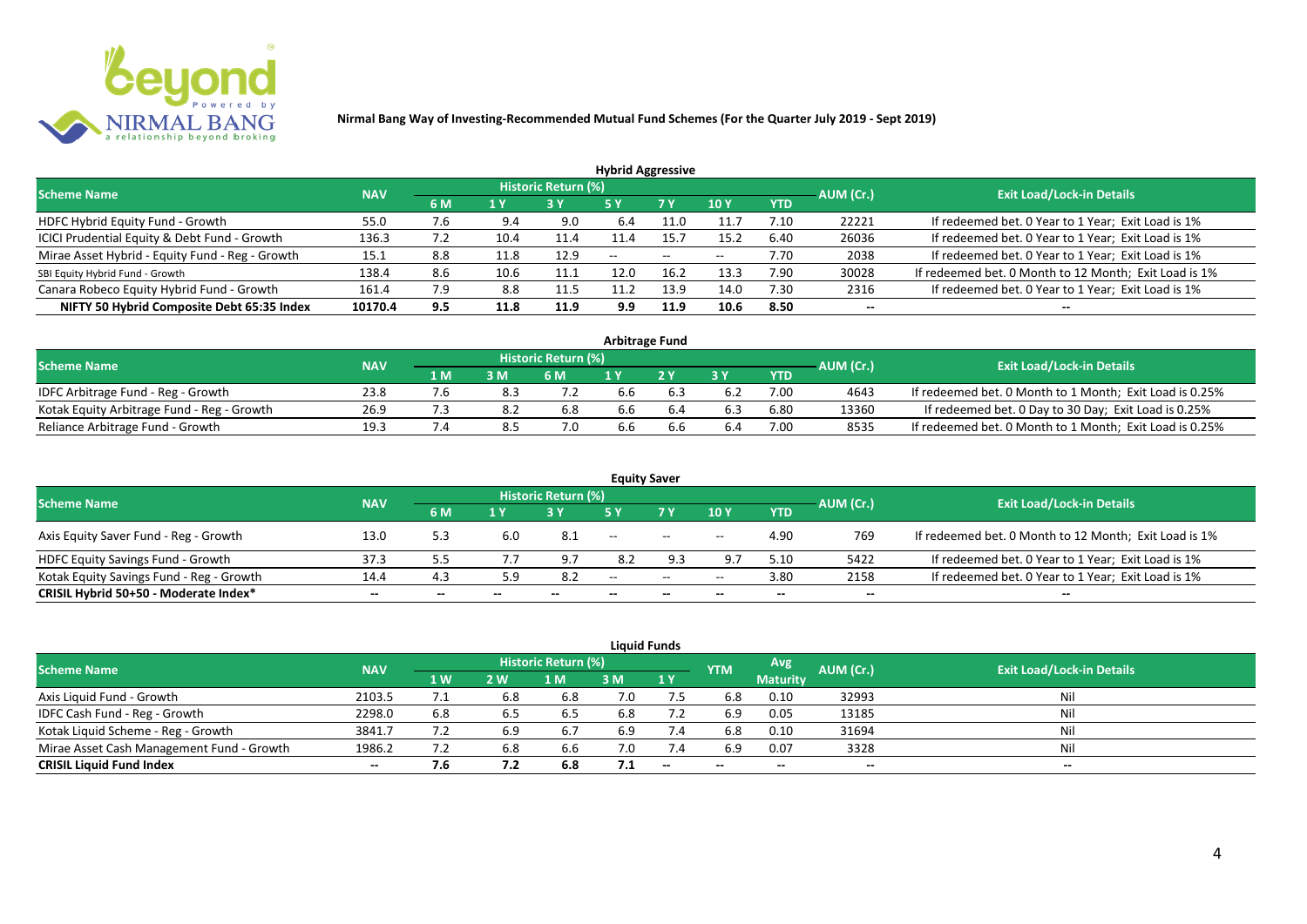

|                                               |            |     |     |                            |       | <b>Ultra Short Fund</b> |            |                 |           |                                  |
|-----------------------------------------------|------------|-----|-----|----------------------------|-------|-------------------------|------------|-----------------|-----------|----------------------------------|
| <b>Scheme Name</b>                            | <b>NAV</b> |     |     | <b>Historic Return (%)</b> |       |                         | <b>YTM</b> | Avg             | AUM (Cr.) | <b>Exit Load/Lock-in Details</b> |
|                                               |            | 1 M | 3 M | 6 M                        |       | 3 Y                     |            | <b>Maturity</b> |           |                                  |
| HDFC Ultra Short Term Fund - Reg - Growth     | 10.7       | b.b |     | 8.2                        | $- -$ | $- -$                   |            | 0.50            | 6847      | Nil                              |
| IDFC Ultra Short Term Fund - Reg - Growth     | 10.8       | 6.9 |     | 8.4                        | $- -$ | $- -$                   | 7.0        | 0.37            | 2549      | Nil                              |
| SBI Magnum Ultra Short Duration Fund - Growth | 4228.8     | 6.9 |     | -8.1                       | 8.3   |                         |            | 0.49            | 8691      | Nil                              |
| <b>NIFTY Ultra Short Duration Debt Index</b>  | 3862.2     | 7.3 | 7.6 | 8.2                        | 8.3   | 7.6                     | $- -$      | $- -$           | $- -$     | $- -$                            |

| <b>Money Market Fund</b>                                   |            |     |     |                     |       |                          |            |                          |           |                                  |  |  |  |  |
|------------------------------------------------------------|------------|-----|-----|---------------------|-------|--------------------------|------------|--------------------------|-----------|----------------------------------|--|--|--|--|
| <b>Scheme Name</b>                                         | <b>NAV</b> |     |     | Historic Return (%) |       |                          | <b>YTM</b> | Avg                      | AUM (Cr.) | <b>Exit Load/Lock-in Details</b> |  |  |  |  |
|                                                            |            | 1 M | 3M  | <b>6 M</b>          | 1Y    | 73 Y.                    |            | <b>Maturity</b>          |           |                                  |  |  |  |  |
| Aditya Birla Sun Life Money Manager Fund - Reg -<br>Growth | 255.6      |     | 7.6 | 8.4                 | 8.5   | 7.5                      |            | 0.59                     | 11117     | Nil                              |  |  |  |  |
| ICICI Prudential Money Market Fund - Reg - Growth          | 264.1      |     | 7.5 | 8.2                 | 8.2   | 7.3                      | 7.2        | 0.47                     | 8992      | Nil                              |  |  |  |  |
| Reliance Money Market Fund - Growth                        | 2882.9     |     |     | 8.4                 | 8.5   | 7.4                      | 7.1        | 0.46                     | 3278      | Nil                              |  |  |  |  |
| UTI Money Market Fund - Reg - Growth                       | 2143.1     | 7.1 | 7.6 | 8.4                 | 8.4   | 7.4                      | 7.2        | $\overline{\phantom{a}}$ | 5786      | Nil                              |  |  |  |  |
| <b>CRISIL Liquid Fund Index</b>                            | $- -$      | 6.8 | 7.1 | $- -$               | $- -$ | $\overline{\phantom{a}}$ | $- -$      | $- -$                    | $- -$     | $\overline{\phantom{a}}$         |  |  |  |  |

| <b>Short Term Fund</b>                          |            |     |     |                            |     |    |            |                 |           |                                  |  |  |  |  |
|-------------------------------------------------|------------|-----|-----|----------------------------|-----|----|------------|-----------------|-----------|----------------------------------|--|--|--|--|
| <b>Scheme Name</b>                              | <b>NAV</b> |     |     | <b>Historic Return (%)</b> |     |    | <b>YTM</b> | Avg             | AUM (Cr.) | <b>Exit Load/Lock-in Details</b> |  |  |  |  |
|                                                 |            | 1 M | 3 M | 6 M                        |     | 3Y |            | <b>Maturity</b> |           |                                  |  |  |  |  |
| HDFC Short Term Debt Fund - Growth              | 21.1       | 9.4 |     | 9.3                        | 8.9 |    | 8.0        | 2.32            | 7992      | Nil                              |  |  |  |  |
| IDFC Bond Fund - Short Term Plan - Reg - Growth | 38.9       |     |     | 9.9                        | 9.3 |    | '.b        | 1.99            | 7525      | Nil                              |  |  |  |  |
| Kotak Bond Short Term Plan - Reg - Growth       | 35.7       | 9.6 | 9.0 | 10.1                       | 9.2 |    | 8.0        | 2.74            | 8993      | Nil                              |  |  |  |  |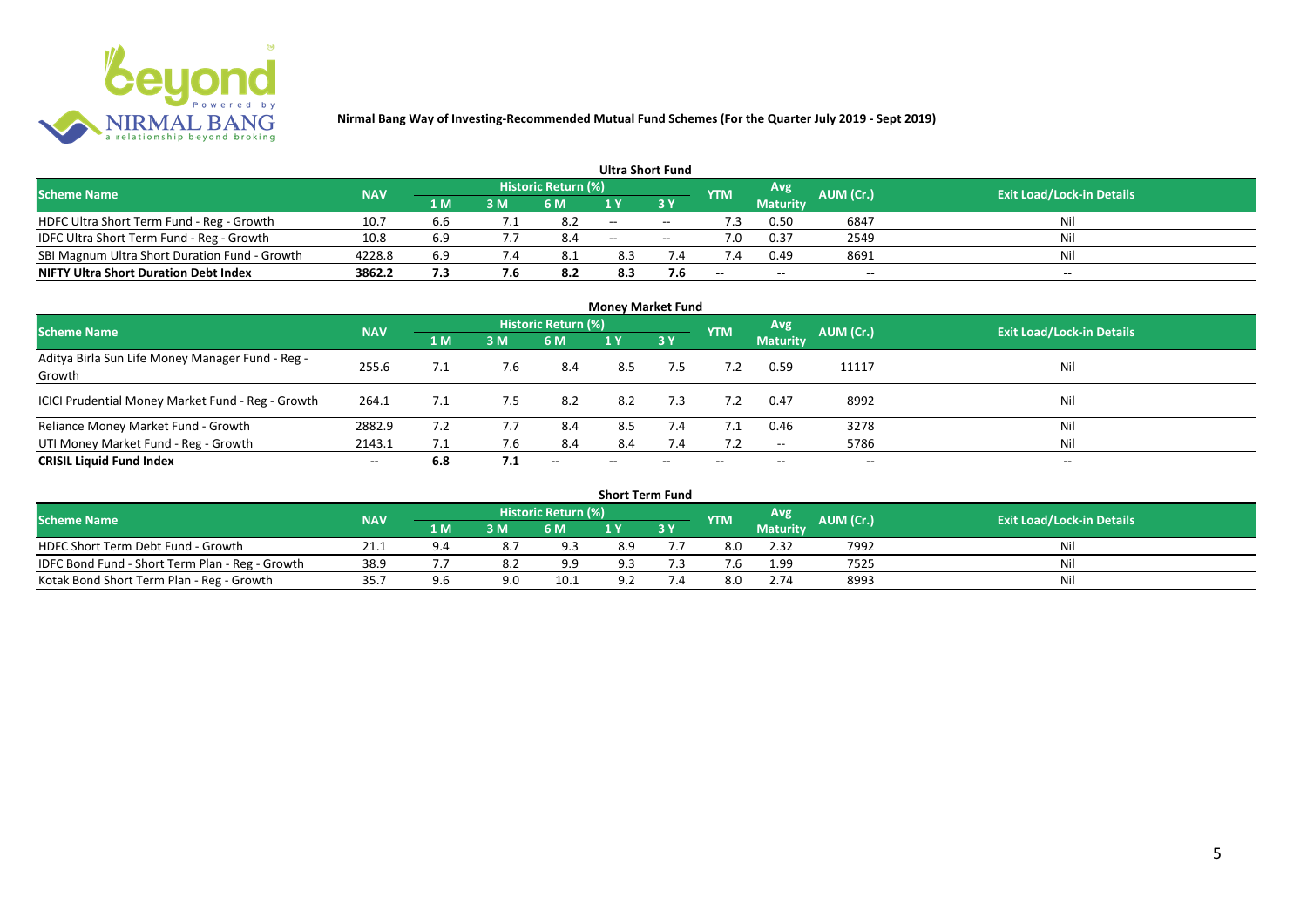

| <b>Low Duration Fund</b>                  |            |     |     |                            |     |  |               |          |           |                                  |  |  |  |  |
|-------------------------------------------|------------|-----|-----|----------------------------|-----|--|---------------|----------|-----------|----------------------------------|--|--|--|--|
| <b>Scheme Name</b>                        | <b>NAV</b> |     |     | <b>Historic Return (%)</b> |     |  | <b>YTM</b>    | Avg      | AUM (Cr.) | <b>Exit Load/Lock-in Details</b> |  |  |  |  |
|                                           |            | 1 M | 3 M | 6 M                        | 1 Y |  |               | Maturity |           |                                  |  |  |  |  |
| <b>HDFC Low Duration Fund - Growth</b>    | 39.9       |     |     | - 8.1                      | 7.8 |  |               | 0.87     | 15150     | Nil                              |  |  |  |  |
| Canara Robeco Savings Fund - Reg - Growth | 29.8       |     |     | 8.5                        | 8.0 |  | $^{\prime}.4$ | 0.83     | 1060      | Nil                              |  |  |  |  |
| IDFC Low Duration Fund - Reg - Growth     | 27.0       |     |     | 8.5                        | 8.3 |  |               | 0.80     | 3571      | Nil                              |  |  |  |  |

| <b>Banking &amp; PSU Bond Funds</b>                                                                                                                |      |            |      |      |      |    |     |                 |      |    |  |  |  |  |
|----------------------------------------------------------------------------------------------------------------------------------------------------|------|------------|------|------|------|----|-----|-----------------|------|----|--|--|--|--|
| <b>Historic Return (%)</b><br><b>Avg</b><br><b>AUM (Cr.)</b><br><b>Exit Load/Lock-in Details</b><br><b>NAV</b><br><b>Scheme Name</b><br><b>YTM</b> |      |            |      |      |      |    |     |                 |      |    |  |  |  |  |
|                                                                                                                                                    |      | 1 M        | 3 M  | 6 M  |      | 3Y |     | <b>Maturity</b> |      |    |  |  |  |  |
| HDFC Banking and PSU Debt Fund - Reg - Growth                                                                                                      | 15.4 | $\Omega$   | oэ   | 10.2 | 9.6  |    | 8.4 | 2.84            | 3187 | Ni |  |  |  |  |
| Kotak Banking and PSU Debt Fund - Reg - Growth                                                                                                     | 43.6 | 14.0       | 13.1 | ذ.12 | 10.6 |    | 7.9 | 4.61            | 1617 | Ni |  |  |  |  |
| IDFC Banking & PSU Debt Fund - Reg - Growth                                                                                                        | 16.5 | $\Omega$ . |      | 12.0 | 11.1 |    |     | 3.70            | 6126 | Ni |  |  |  |  |

| <b>Corporate Bond Funds</b>                         |            |      |      |                     |      |     |            |                 |           |                                  |  |  |  |  |
|-----------------------------------------------------|------------|------|------|---------------------|------|-----|------------|-----------------|-----------|----------------------------------|--|--|--|--|
| <b>Scheme Name</b>                                  | <b>NAV</b> |      |      | Historic Return (%) |      |     | <b>YTM</b> | Avg             | AUM (Cr.) | <b>Exit Load/Lock-in Details</b> |  |  |  |  |
|                                                     |            | 1 M  | 3 M  | 6 M                 |      | 3Y  |            | <b>Maturity</b> |           |                                  |  |  |  |  |
| ICICI Prudential Corporate Bond Fund - Reg - Growth | 19.6       | 8.6  | 9.1  | 10.2                | 9.1  | 7.6 | 7.9        | 2.38            | 7088      | Nil                              |  |  |  |  |
| HDFC Corporate Bond Fund - Growth                   | 21.4       | 12.7 | 11.3 | 11.8                | 10.4 | 8.2 | 7.9        | 4.21            | 12258     | Nil                              |  |  |  |  |
| Kotak Corporate Bond Fund - Std - Growth            | 2528.7     | 6.9  |      | 9.6                 | 9.0  | 8.1 | 7.9        | 1.60            | 2037      | Nil                              |  |  |  |  |